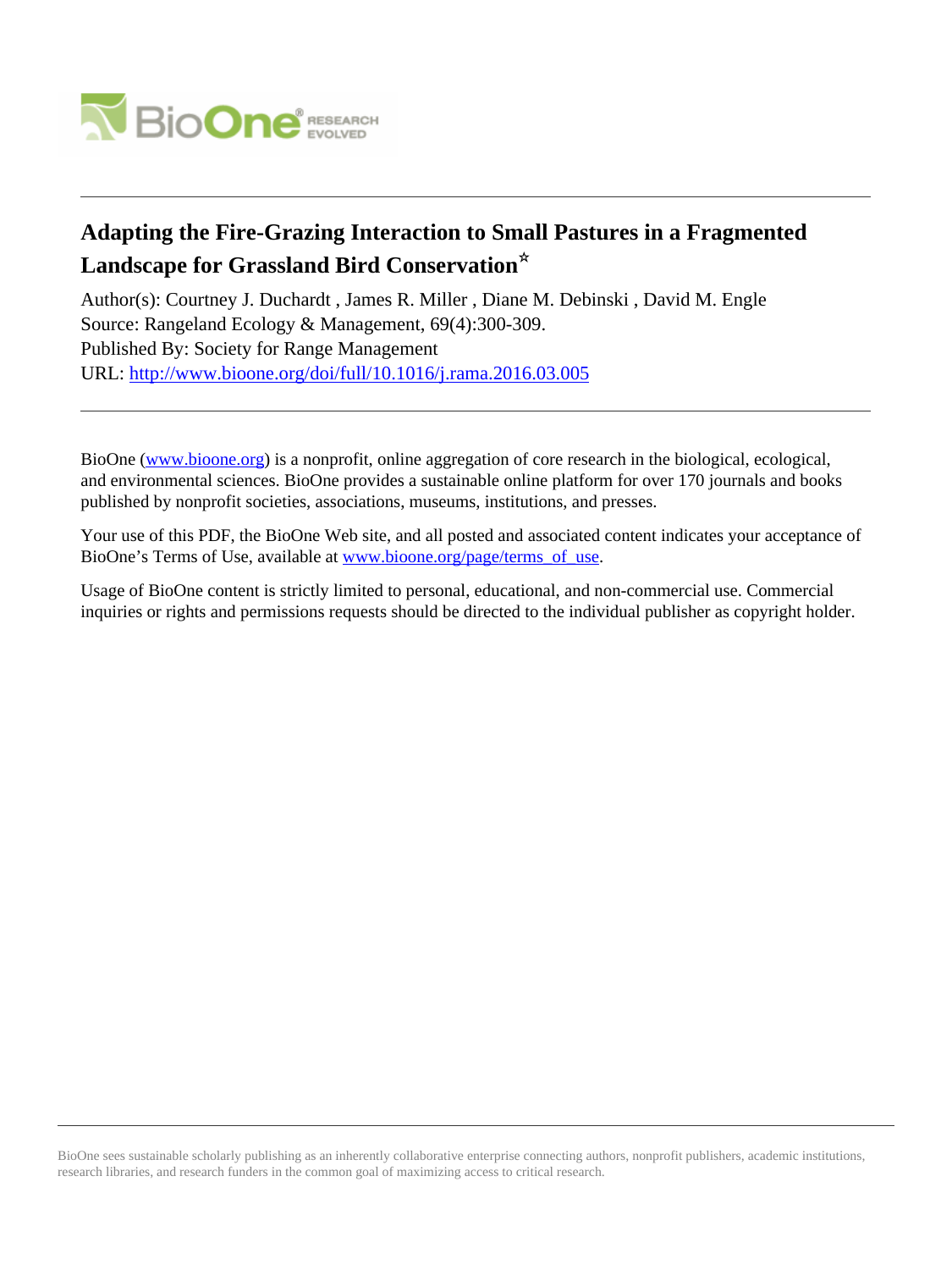Contents lists available at ScienceDirect







journal homepage: http://www.elsevier.com/locate/rama

# Adapting the Fire-Grazing Interaction to Small Pastures in a Fragmented Landscape for Grassland Bird Conservation☆



# Courtney J. Duchardt <sup>a,\*</sup>, James R. Miller <sup>a,b</sup>, Diane M. Debinski <sup>c</sup>, David M. Engle <sup>d</sup>

<sup>a</sup> Department of Natural Resources and Environmental Sciences, University of Illinois as Urbana-Champaign, Urbana, IL 61801 USA

<sup>b</sup> Graduate Program in Ecology, Evolution, and Conservation Biology, University of Illinois as Urbana-Champaign, Urbana, IL 61801 USA

<sup>c</sup> Department of Ecology, Evolution and Organismal Biology, Iowa State University, Ames, IA 50011 USA

<sup>d</sup> Department of Natural Resource Ecology and Management, Oklahoma State University, Stillwater, OK 74078 USA

## article info abstract

Article history: Received 12 October 2015 Received in revised form 28 March 2016 Accepted 29 March 2016

Key Words: diversity grassland birds grazing heterogeneity patch-burn graze prescribed fire

In North America, the loss of habitat heterogeneity resulting from homogeneous livestock grazing is one factor contributing to steep population declines of many grassland bird species. Patch-burn grazing is a management technique that uses historic grassland disturbance as a model to create heterogeneous grassland composition and structure, providing for the diverse habitat requirements of grassland birds. Though this management technique has been used successfully in relatively extensive grasslands, its utility on smaller grassland patches is less clear. We examined the efficacy of patch-burn grazing to restore habitat heterogeneity and increase grassland bird diversity in relatively small pastures (15–32 ha) in a grassland landscape fragmented by cultivation and tree encroachment. In 2006, we established 12 experimental pastures in the Grand River Grasslands of southern Iowa and northern Missouri, with 4 pastures in each of three treatments: 1) patch-burn graze, with spatially discrete fires and free access by cattle (the fire-grazing interaction), 2) graze-and-burn, with free access by cattle and a single burn of the entire pasture every third year, and 3) burn-only, with a single burn of the entire pasture every third year and no grazing. Patch-burn grazing in the first phase of the project (2007–2009) did not generate habitat heterogeneity or significant differences in bird diversity. From 2010 to 2013, stocking rates were reduced to increase residual vegetation in unburned patches at the end of the grazing season to increase heterogeneity. Habitat heterogeneity in patch-burn graze pastures subsequently increased relative to other treatments. Concomitantly, diversity of obligate grassland birds also increased in patch-burn graze pastures and was greatest in 2012 and 2013. We conclude that the fire-grazing interaction can be used to restore habitat heterogeneity and increase grassland bird diversity, even in relatively small grassland patches embedded in a highly fragmented landscape.

© 2016 The Society for Range Management. Published by Elsevier Inc. All rights reserved.

# Introduction

Grassland bird populations in North America have experienced some of the steepest and most widespread declines among all avian guilds ([Knopf, 1994; With et al., 2008; Sauer et al., 2011](#page-10-0)), largely as a result of habitat conversion to agricultural uses ([Knopf, 1994; Brennan](#page-10-0) [and Kuvlesky, 2005; Askins et al., 2007; With et al., 2008\)](#page-10-0). With grassland conversion to cultivated land, grassland obligate birds are virtually eliminated because cropland provides habitat for only a few generalist species [\(Best et al., 1995, 1997\)](#page-9-0). Grassland birds have also been

E-mail address: [cduchard@uwyo.edu](mailto:cduchard@uwyo.edu) (C.J. Duchardt).

adversely affected by anthropogenic use and management on the  $<$ 1% of historic tallgrass prairie that remains in the Midwest [\(Samson and](#page-10-0) [Knopf, 1994\)](#page-10-0), mainly through the cessation or severe alteration of historic disturbance regimes, including fire and grazing.

Before European settlement, North American grasslands were maintained by frequent and intense disturbance [\(Brawn et al., 2001](#page-9-0)), primarily through the interaction of fire and grazing by large native herbivores. This fire-grazing interaction occurred when patchy fires led to focal grazing on nutrient-rich regrowth in recently burned areas, coupled with a concurrent release of unburned areas from grazing [\(Fuhlendorf](#page-9-0) [and Engle, 2001; Anderson, 2006\)](#page-9-0). Over time, heavily grazed areas were abandoned for newly burned patches, resulting in a shifting mosaic of heterogeneous vegetation structure across the landscape ([Fuhlendorf and Engle, 2004](#page-9-0)). Grassland birds adapted to the niches present in this heterogeneous mosaic, and avian biodiversity was contingent upon spatial heterogeneity [\(Knopf, 1996\)](#page-10-0). Unfortunately, conventional rangeland management in the United States aims to reduce

 $\star$  Funding for this project was through the State Wildlife Grants program grant U-2-R-1 in cooperation with the US Fish and Wildlife Service and Wildlife and Sport Fish Restoration Program.

<sup>⁎</sup> Correspondence: Courtney J. Duchardt, University of Wyoming, Agriculture Building 2015, 1000 E University Ave, Laramie, WY 82071 USA. Tel: +1-816-582-1450.

<sup>1550-7424/© 2016</sup> The Society for Range Management. Published by Elsevier Inc. All rights reserved.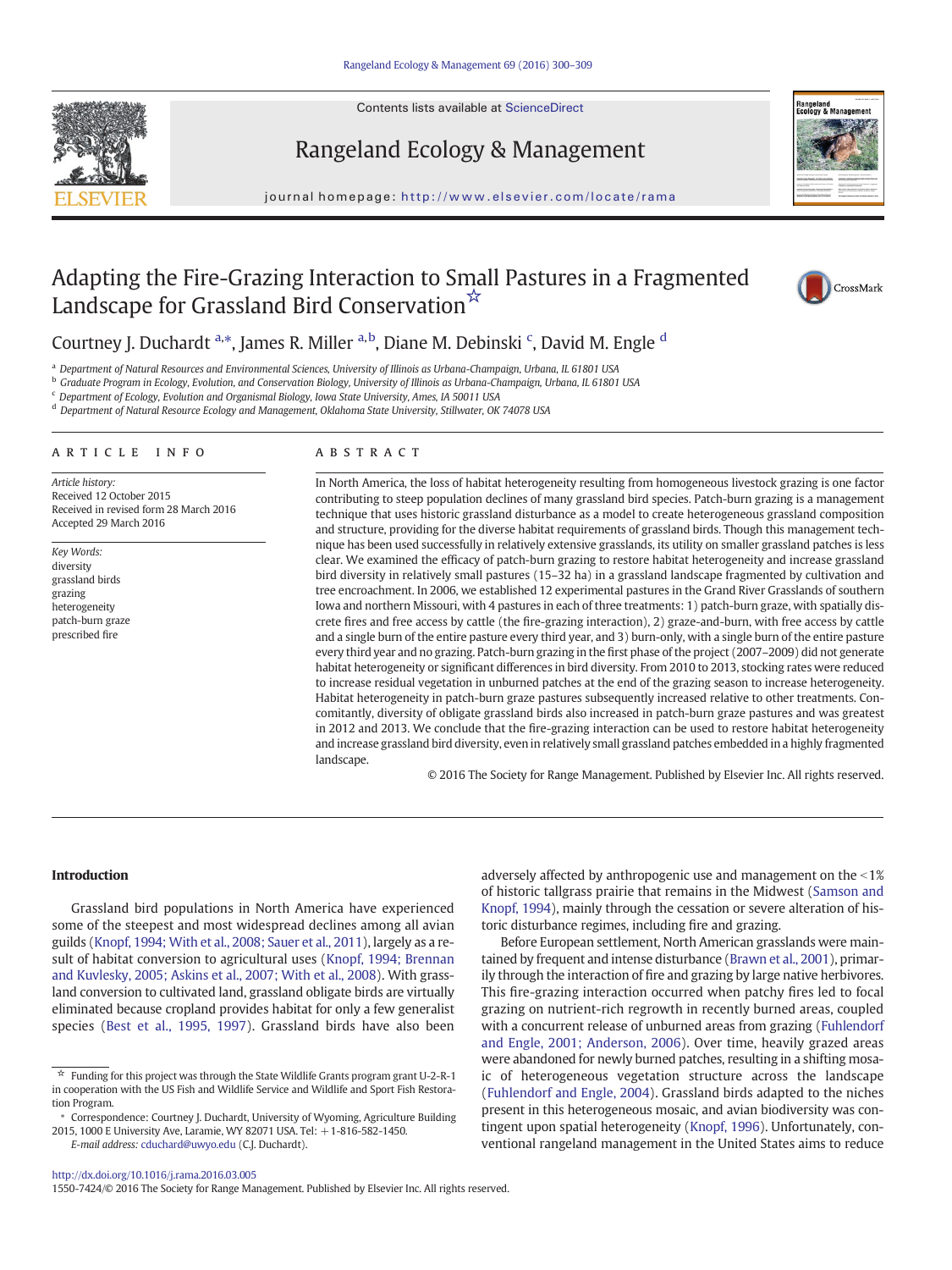bare ground and increase desirable forage ("managing for the middle"; [Fuhlendorf et al., 2012\)](#page-9-0). This principle necessarily promotes homogeneity through spatially uniform, moderate utilization ([Holechek et al.,](#page-9-0) [2010; Fuhlendorf et al., 2012](#page-9-0)). In the eastern Great Plains, pervasive heavy grazing pressure engenders habitat homogeneity on par with cropland ([Engle et al., 2008a; Miller et al., 2012](#page-9-0)), accommodating only a few species that tend to be fairly widespread [\(Fuhlendorf et al.,](#page-9-0) [2009\)](#page-9-0). In the central and western Great Plains, as well as the more arid rangelands throughout western North America, grazing management fosters homogeneity by minimizing discrete disturbances through uniform distribution of cattle in time and space ([Fuhlendorf and Engle,](#page-9-0) [2004; Holechek et al., 2010](#page-9-0)). Considering plummeting populations of grassland birds [\(Sauer et al., 2011](#page-10-0)) and the small proportion of remaining habitat in the Midwest [\(Samson and Knopf, 1994\)](#page-10-0), identifying and promoting appropriate rangeland management that considers the importance of these historic disturbances for grassland birds is crucial [\(Powell, 2006\)](#page-10-0).

One technique that has been used to successfully sustain avian diversity on grasslands is patch-burn grazing. Patch-burn grazing employs an understanding of historic disturbance regimes, using discrete burns and cattle grazing to maintain structural heterogeneity on grasslands. Relative to traditional grazing management, the patch-burn grazing framework enhances species diversity for a variety of taxa, including grassland birds [\(Fuhlendorf et al., 2006; Engle et al., 2008b; Fuhlendorf](#page-9-0) [et al., 2010](#page-9-0)). Much of the published research on patch-burn grazing and grassland birds has been conducted in relatively large pastures (>400 ha) in Oklahoma ([Fuhlendorf et al., 2006; Coppedge et al.,](#page-9-0) [2008](#page-9-0)). In 2006, we initiated a study in a suite of pastures that were an order of magnitude smaller than the Oklahoma study, embedded in a highly fragmented landscape. One might expect different results under these conditions for a variety of reasons. There is the potential of an area-heterogeneity trade-off [\(Allouche et al., 2012; Bar-Massada](#page-9-0) [and Wood, 2014; Stein et al., 2014](#page-9-0)), as relatively small pastures are further subdivided by patch burning. This trade-off could be exacerbated in highly fragmented landscapes by factors including habitat isolation when the matrix is not dominated by native grassland ([Herkert, 1994;](#page-9-0) [Winter et al., 2006; Ribic et al., 2009b\)](#page-9-0), as well as edge-effects along borders with cropland, woodland, or roads ([Bollinger and Gavin, 2004; Ries](#page-9-0) [et al., 2004; Renfrew et al., 2005](#page-9-0)).

Indeed, results from the first phase of our study (2007–2009) showed that avian diversity on patch-burn graze pastures was not different from that observed on homogeneity-based treatments [\(Pillsbury et al., 2011](#page-10-0)). Although multiple factors may have influenced these results [\(McGranahan et al., 2012b](#page-10-0)), heterogeneity within patchburn graze pastures was unexpectedly low [\(Pillsbury et al., 2011\)](#page-10-0). We attributed this result to heavy stocking because grazing lawns were not restricted to the recently burned patch. Overstocking of cattle throughout the grazing season (late April through October) led to heavy grazing on the burn patch early in the season followed by an eventual shift of cattle grazing to unburned patches and, therefore, uniform grazing across the pasture ([Scasta, 2014\)](#page-10-0). Beginning in 2010, we reduced stocking rate to increase residual vegetation at the end of the grazing season as a means of increasing habitat heterogeneity on these pastures. Here, we use data collected from 2010 to 2013 to test the following hypotheses:

- 1) Stocking rate is a key driver of pasture-scale habitat heterogeneity. Prediction: reduced stocking rate will increase habitat heterogeneity on patch-burned pastures.
- 2) Pasture-scale habitat heterogeneity is the primary determinant of local avian diversity. Prediction: the diversity of bird species will increase in response to increased heterogeneity in vegetation structure on patch-burn pastures, overriding the effect of withinpasture variation in other habitat features and pasture size.
- 3) The effect of habitat heterogeneity at local scales is constrained by land cover patterns at broader scales. Prediction: Increased

diversity of avian communities in response to increased heterogeneity within pastures will be mitigated by decreased amount of grassland in the surrounding landscape.

# **Methods**

# Study Design

In 2006, we delineated 12 experimental pastures in the Grand River Grasslands, a region comprising 30,000 ha in Ringgold County, Iowa, and Harrison County, Missouri ([Pillsbury et al., 2011](#page-10-0)). The Grand River Grasslands have been identified as the best known opportunity to restore a functioning tallgrass prairie ecosystem ([TNC, 2008](#page-10-0)), due to the relatively large area in native and non-native grasses ( $>80\%$ ) and the amount of land that is protected (15%). Although this landscape contains a large amount of tallgrass prairie habitat, it represents a more fragmented landscape than most patch-burn graze studies to date (e.g., Tallgrass Prairie Preserve; [Fuhlendorf et al., 2006; Fuhlendorf](#page-9-0) [et al., 2009](#page-9-0)) [\(Fig. 1\)](#page-3-0).

Dominant native plants on study pastures included little bluestem (Schizachyrium scoparium), rough dropseed (Sporobolus clandestinus), Canada goldenrod (Solidago altissima), and sedges (Carex spp.; [McGranahan et al., 2013\)](#page-10-0). Dominant exotic plants included the invasive Eurasian grass tall fescue (Schedonorus arundinaceous), as well as smooth brome (Bromus inermis) and bird's-foot trefoil (Lotus corniculatus). The predominant land cover surrounding these pastures was grassland (58%), comprising pastures, hayfields, and native prairie. The remainder consisted mainly of woodlands (22%) and row crops (18%; [Lyons, 2013](#page-10-0)).

Study pastures ranged in size from 15 to 32 ha. In 2007, each pasture was divided into three patches of approximately equal area. Pastures were then assigned to one of three treatments ( $n = 4$  pastures per treatment): 1) patch-burn graze, 2) graze-and-burn, and 3) burn-only. The patch-burn graze treatment was designed to increase within-pasture heterogeneity by burning one patch annually with a fire return interval of 3 years for each patch and free access to the entire pasture for cattle. The graze-and-burn treatment consisted of one pasture-wide burn every 3 years with free access for cattle. The burn-only treatment consisted of one pasture-wide burn every 3 years and no grazing. The latter treatment was representative of protected area management in the region at the time the study was initiated. The graze-and-burn treatment was intended to represent more homogeneous application of fire and grazing. Pasture-wide burns were conducted in 2009 and 2012. Although burning was rare on private land, it was necessary on our study pastures to mitigate encroachment of woody species and to maintain a 3-year fire return interval across all treatments. Grazed pastures were fenced only along their perimeters.

From 2007 to 2009, stocking rate on grazed pastures averaged 3.1 animal unit month (AUM) ha<sup>-1</sup>. Stocking rate was reduced in 2010 and 2011 to 1.7 AUM  $ha^{-1}$  to increase heterogeneity among patches on patch-burn graze pastures. Beginning in 2012, stocking rate of each pasture was adjusted annually to an average of 2.5 AUM ha<sup> $-1$ </sup> on the basis of plant biomass remaining at the end of the previous grazing season.

#### Avian Surveys

To survey the avian community, we established one to three line transects in each patch (3–9 transects per pasture). Each transect was between 100 and 300 m in length depending on pasture size. Transects were divided into 100-m subsections and were placed to maximize the amount of grassland habitat surveyed. Distance between transects was at least 150 m, and observations were confined to individuals within 50 m to avoid double-counting individual birds. Each transect was at least 50 m from patch edges to avoid counting birds outside patch boundaries. Universal Transverse Mercator (UTM) coordinates were recorded at the start and end points of each transect subsection, and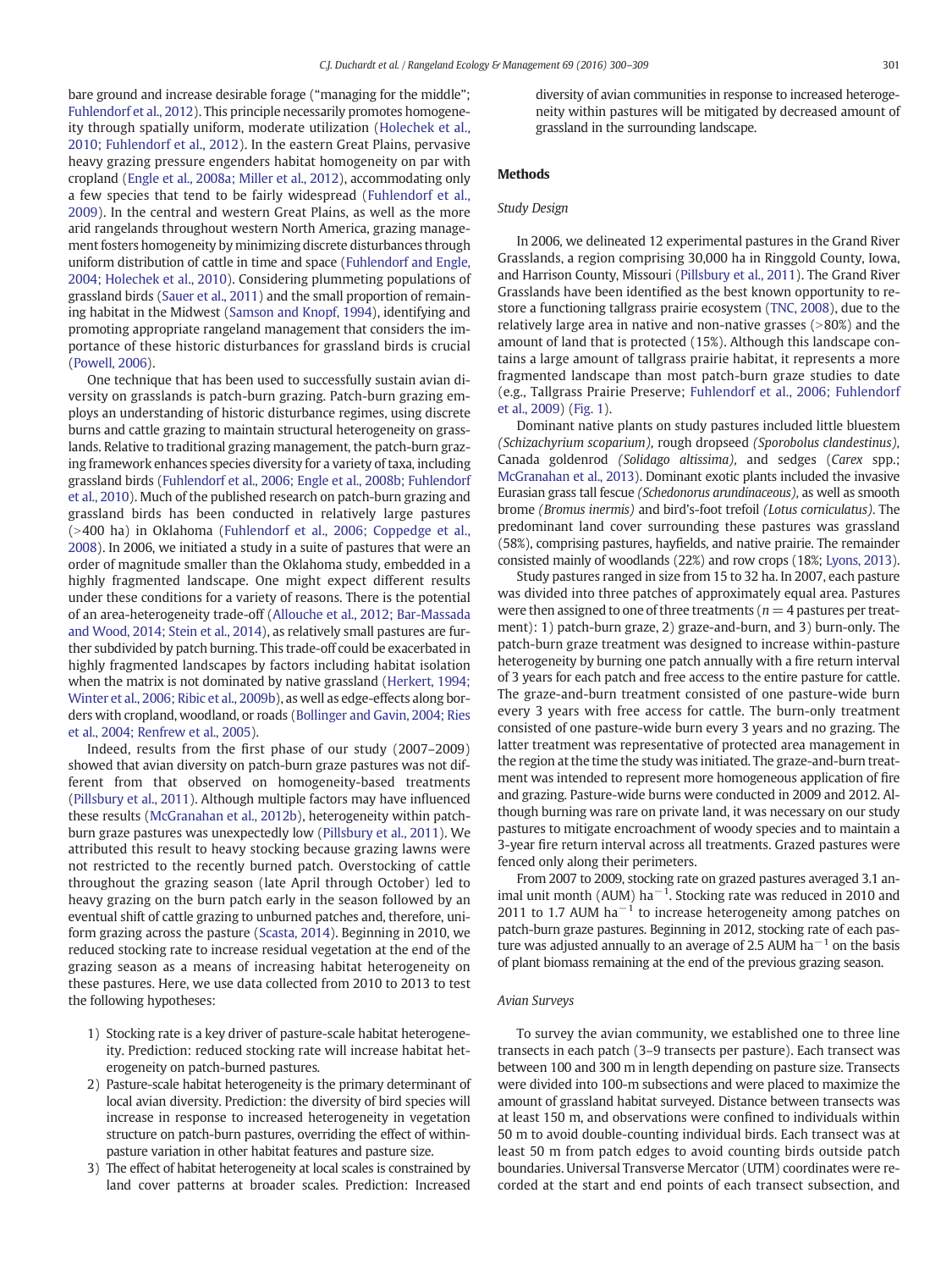<span id="page-3-0"></span>

Figure 1. Landscape-scale fragmentation within the Tallgrass Prairie Preserve, Oklahoma, and the Grand River Grasslands of Missouri and Iowa.

Global Positioning System units were used to relocate these points on subsequent surveys.

We surveyed each pasture every 2 weeks during each field season (15 May  $-$  30 July) from 2010 to 2013, using methods similar to those employed in the first phase of the project ([Pillsbury et al., 2011](#page-10-0)). Surveys were conducted on calm days with no rain between 0600 and 1000 h, when grassland birds are most active [\(Ralph et al., 1993](#page-10-0)). A single observer recorded all birds seen and/or heard, noting the species, group size, and sex when possible. Observers were trained and tested on field identification before the initiation of surveys and were rotated during each field season to minimize observer bias.

# Vegetation Surveys

We quantified within-pasture habitat features by measuring vegetation composition in July of each year using 90 0.5- $m<sup>2</sup>$  quadrats in each experimental pasture (30 quadrats per patch). We placed quadrats parallel to bird transects at a distance of 25 m on either side. Within each quadrat, we estimated percent canopy cover of warm-season grasses, cool-season grasses, forbs, legumes, and woody species and cover of litter and bare ground. Percent cover was recorded as the midpoint of the following categories: 0, 1–5, 5–25, 25–50, 50–75, 75–95, 95–100 ([Daubenmire, 1959\)](#page-9-0). Given the dominance of tall fescue and its potential to negatively influence survival within the avian community ([Barnes et al., 1995; Hovick et al., 2011; Lyons et al., 2015\)](#page-9-0) and interfere with the fire-grazing interaction ([McGranahan et al., 2012a](#page-10-0)), percent canopy cover of this invasive cool-season grass was recorded separately. Visual obstruction, a metric incorporating both vegetation height and density, was measured using a Robel pole placed at the center of each quadrat [\(Robel et al., 1970\)](#page-10-0). From a distance of 4 m in each cardinal direction, we recorded the highest point at which the pole (marked in 10-dm intervals) was obscured 50% or more.

#### Landscape Metrics

Habitat selection has been described as a hierarchical process for birds, and avian habitat use is influenced by the surrounding landscape matrix ([Hutto, 1985; Cunningham and Johnson, 2006; Davis et al.,](#page-9-0) [2013\)](#page-9-0); therefore, we quantified landscape composition proximate to our experimental pastures. Land-cover types within a 1-km buffer of each pasture were identified and digitized in ArcGIS using 2011 digital orthophotos [\(US Department of Agriculture 2011](#page-10-0)) using the following land-cover types: 1) woodland, 2) grassland, and 3) row crop. Specifically, we were interested in landscape effects at two spatial scales, within 300 m and 1000 m. We analyzed landscape effects at two different distances because species may exhibit variable responses to land cover at different scales [\(Cunningham and Johnson, 2006](#page-9-0)). These two scales were selected to replicate the spatial scales analyzed by [Pillsbury et al.](#page-10-0) [\(2011\)](#page-10-0); the 300-m scale represents a "meso-scale" of habitat immediately surrounding the pasture ([Warren et al., 2005](#page-10-0)), while the 1000-m scale represents the points at which no additional variation in this landscape was captured [\(Pillsbury et al., 2011\)](#page-10-0).

# Data Analyses

Our primary metric of heterogeneity, "patch contrast," was calculated as the standard deviation of the three patch-level values of visual obstruction per pasture. To accommodate mean–variance scaling, we used the log of each patch-level value in calculating standard deviation ([McArdle et al., 1990; Fraterrigo and Rusak, 2008\)](#page-10-0). We expected heterogeneity to be greatest in patch-burn graze pastures as a function of the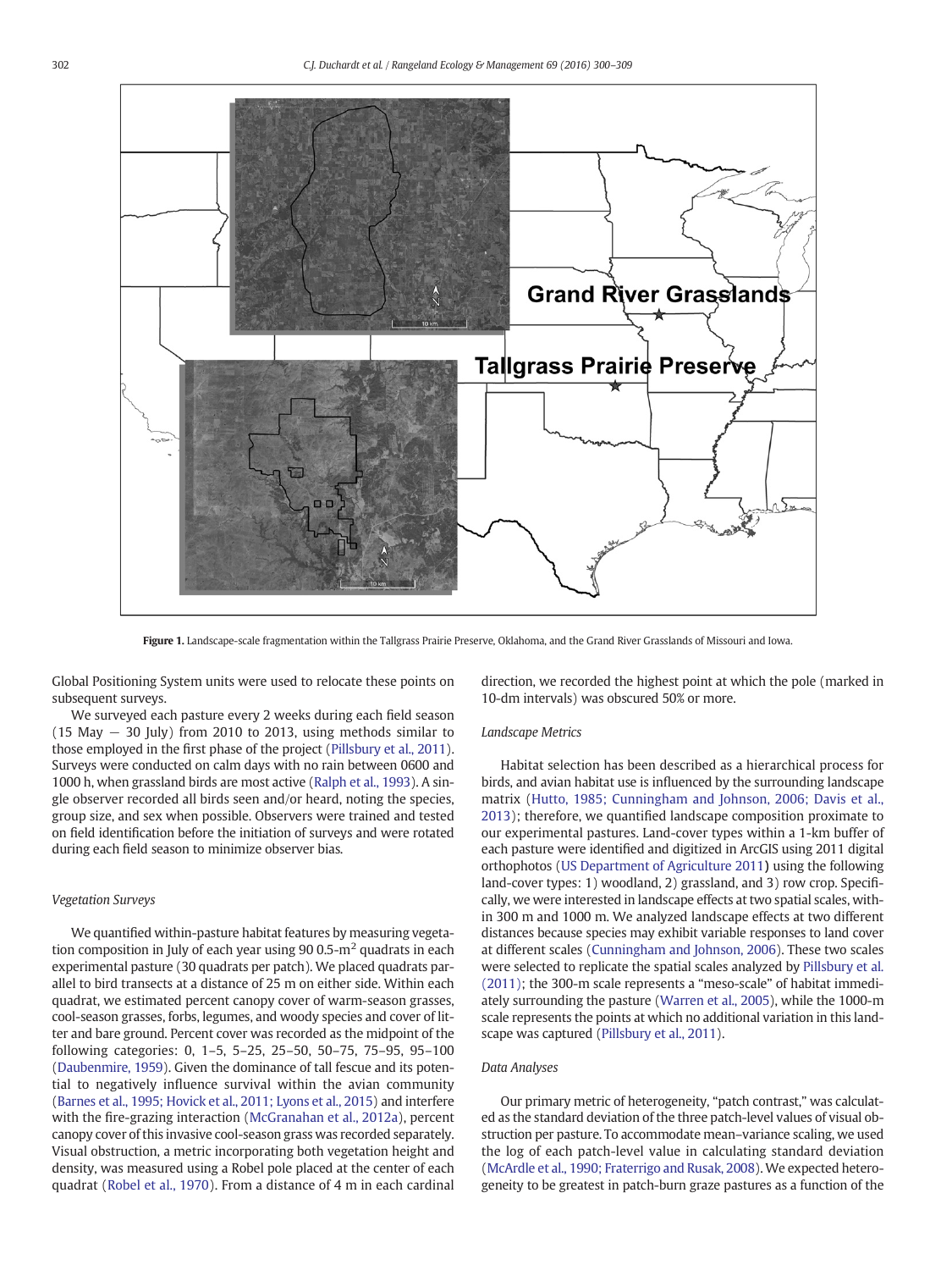fire-grazing interaction and reduced stocking rates. Conversely, grazeand-burn and burn-only pastures were expected to yield relatively low values of patch contrast. We included an additional measure of heterogeneity within pastures, the log-adjusted standard deviation of the three patch-level values of litter cover. Litter cover, like visual obstruction, is a function of disturbance frequency and can influence habitat use by grassland birds [\(Swengel and Swengel 2001; Fisher and Davis,](#page-10-0) [2010](#page-10-0)).

We calculated an index of observed density of all obligate and facultative grassland bird species. Following [Vickery et al.](#page-10-0)'s (1999) definitions, obligate grasslands birds are species that are entirely dependent on grassland habitat, while facultative species use grasslands but are not entirely reliant on grassland habitat. Observed density was defined as the maximum number of individuals detected in a pasture during the breeding season divided by the area sampled; this metric was used mainly to allow direct comparison between this study and methods used in the first phase of the project ([Pillsbury et al., 2011\)](#page-10-0). However, calculating observed density via repeated surveys in each pasture allowed us to capture the temporal window when individual bird species were most abundant, given phenological differences among bird species. Although passive sampling [\(Ribic et al., 2009b\)](#page-10-0) has been implicated as a potential issue when conducting surveys in patches of differing size, we did not directly adjust for passive sampling (e.g., subsampling transects) in these analyses for two reasons. First, random subsamples poorly represented the avian community in large patches because pastures were heterogeneous in topography and vegetation composition. Second, we included pasture size as an explanatory variable in the following analyses; if passive sampling was indeed influencing our results, we would expect pasture size to explain a large amount of variation in avian diversity (see results).

We quantified species richness (S) and Shannon diversity (H′) of the overall avian community and for obligate species (sensu [Vickery et al.,](#page-10-0) [1999\)](#page-10-0) by pasture. To compare these diversity measures among treatments, we used a mixed model (Proc MIXED, SAS 9.2), with year and treatment as fixed effects and pasture as a repeated measure.

To better understand how within-pasture habitat features and landscape-level effects may mitigate the influence of treatment on diversity, we used generalized linear models (PROC GENMOD, SAS 9.2) to compare the effects of these variables on overall and obligate diversity. We first generated single-variable models for three model groups (treatment, habitat, landscape) representing variables of interest (see Appendix for full model sets). We also included a fourth model group representing the "nuisance" variables of pasture size and year, as both of these variables have the potential to strongly influence diversity regardless of management. We then ranked all of these models using Akaike's Information Criterion adjusted for small sample sizes  $(AIC<sub>c</sub>;$ [Anderson, 2008](#page-9-0)). We took the top model from each model group and combined these into all two-, three-, and four-way model combinations.

Complementing univariate analyses of diversity, we further assessed variation in avian community structure among treatments using permutational multivariate analysis of variance (PerMANOVA; [Anderson,](#page-9-0) [2001\)](#page-9-0). PerMANOVA is a nonparametric analogue to MANOVA in which variance is partitioned to generate a test statistic (comparable with the F-statistic in ANOVA), and permutational methods, which do not require parametric assumptions, are used to generate P values. We tested the effects of both treatment and year on community structure using the Adonis function in R [\(Oksanen et al,. 2011](#page-10-0)).

To examine community dissimilarity among pastures and years, we implemented nonmetric multidimensional scaling (NMDS; [Kruskal,](#page-10-0) [1964\)](#page-10-0) using the Vegan function in R ([Oksanen et al., 2011\)](#page-10-0). NMDS is an unconstrained ordination technique that is especially robust to non-normal data and allowed us to compare treatments by graphically differentiating pastures in ordination space. The ordination plot is based on rank-order dissimilarity of sets of multivariate data (here, avian community composition for each pasture in each year); therefore two pastures with similar communities will be located near one another in ordination space. An iterative procedure, NMDS uses an algorithm to maximize rank-order correlation between distance in ordination space and dissimilarity between sites. Unlike other ordination techniques (e.g., principal components analysis), axis order does not represent the amount of variability explained, so ordinations can be rotated and inverted to better interpret data. Goodness-of-fit is determined by the stress of the ordination, which is inversely proportional to the rankorder correlation. We used Bray-Curtis distance to measure ecological dissimilarity because it is less sensitive to infrequently observed species and most sensitive to those that are abundant ([Field et al., 1982\)](#page-9-0). We combined all pasture-year combinations in a single data matrix, enabling us to compare ecological dissimilarity in both space and time.

#### Results

### Habitat Heterogeneity

Spatial heterogeneity, measured as contrast among patches within a pasture, was greater in patch-burn graze pastures than in other treatments starting in 2008, although standard error bars overlapped through much of this timeframe ([Fig. 2](#page-5-0)). Graze-and-burn sites showed moderate contrast, and burn-only sites displayed the lowest contrast overall. However, contrast in patch-burn graze pastures in 2010–2011 was similar to earlier years in terms of the magnitude of difference with other treatments. In 2012–2013 the magnitude of these differences increased markedly (see [Fig. 2\)](#page-5-0) lending support to our first hypothesis that reduced stocking rates would lead to increased heterogeneity on patch-burned pastures. Contrast spiked in 2012 in all treatments, possibly due to differences within pastures in vegetation response to drought that year. Our second measure of heterogeneity, standard deviation of litter cover, was generally greatest in patch-burn graze pastures relative to the other treatments. Although between-year variability was high, litter contrast for the patch-burn graze treatment was consistently higher than the other two treatments after 2009 [\(Fig. 3\)](#page-5-0).

## Avian Community

From 2010 to 2013, we recorded 8081 birds of 60 species, including 19 grassland species. Of these grassland species, 8 were grassland obligates (i.e., entirely grassland dependent) and 11 were facultative species (i.e., utilize habitats other than grasslands; [Vickery et al., 1999](#page-10-0)) [\(Table 1\)](#page-6-0). Among the most commonly observed species were dickcissels (Spiza americana; 19.0% of all observations), grasshopper sparrows (Ammodramus savannarum; 13.3%), bobolinks (Dolichonyx oryzivorus; 10.9%), and red-winged blackbirds (Agelaius phoeniceus; 10.6%). Three obligate species (grasshopper sparrow, bobolink, and eastern meadowlark (Sturnella magna)), were most common on patch-burn graze pastures as compared with the other two treatments. Henslow's sparrows (Ammodramus henslowii) and sedge wrens (Cistothorus platensis), two species that prefer less disturbed habitat, reached their highest densities on burn-only pastures ([Table 1](#page-6-0)). However, they reached moderate densities on patch-burned pastures and were more abundant there compared with graze-and-burn sites.

As in phase 1 of the project, overall species richness did not differ among treatments ( $F_{2,42} = 1.81$ ,  $P = 0.218$ ) or years ( $F_{3,42} = 0.29$ ,  $P =$ 0.834), nor did we detect differences in overall species diversity among treatments ( $F_{2,42} = 1.43$ ,  $P = 0.29$ ) or years ( $F_{3,42} = 0.41$ ,  $P = 0.745$ ). The richness of grassland obligate species showed some differences among treatments ( $F_{2,42} = 2.53$ ,  $P = 0.092$ ) and no difference among years ( $F_{3,42} = 1.51$  P = 0.227). However, Shannon diversity of grassland obligate species exhibited strong differences among treatments ( $F_{2,42}$  = 7.18,  $P = 0.002$ ) and among years ( $F_{3,42} = 2.83$ ,  $P = 0.05$ ). On average, obligate diversity was greatest for patch-burn graze pastures and lowest for the burn-only treatment; this was especially apparent in 2012 and 2013. This result differs drastically from the first phase, when no differences in obligate diversity were found among treatments [\(Fig. 4](#page-6-0)).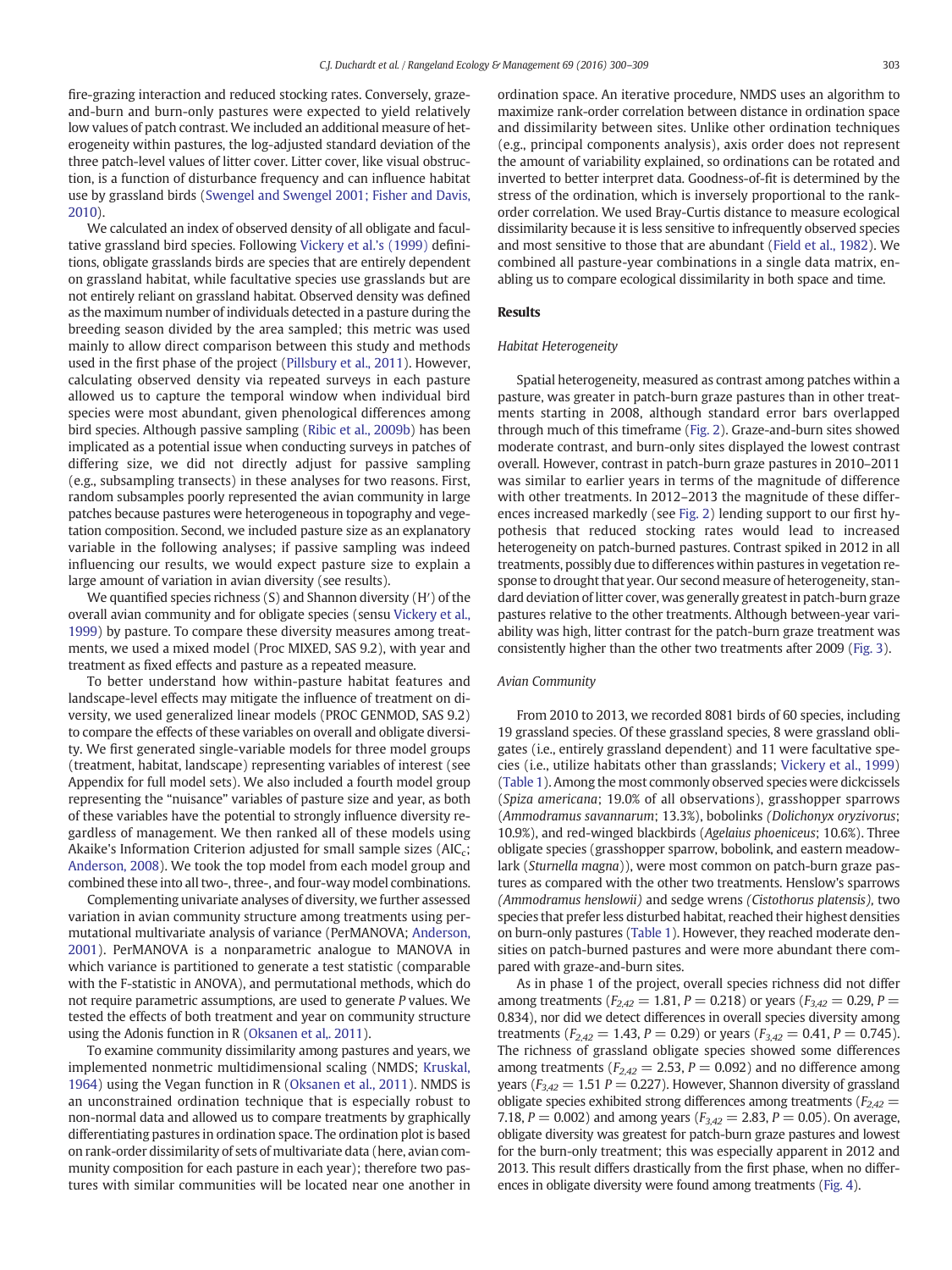<span id="page-5-0"></span>

Figure 2. Changes in patch-contrast (measured as standard deviation of log-transformed visual obstruction) between 2007 and 2013 for burn-only (solid), graze-and-burn (dash), and patch-burn graze (dot-dash) treatments. Bars represent standard errors.

Model comparisons also did not indicate an effect of treatment on overall Shannon diversity [\(Table 2](#page-7-0)). Because neither treatment nor landscape variables improved upon the null model, the final model included the combined effects of fescue ( $\beta_{\text{Fesc}} = 0.003$ ; [85% CI 0.001, 0.004]) and pasture size ( $\beta_{\text{Fast\_size}} = 0.00$ ; [85% CI 0.002, 0.008]). Other single-variable habitat models including cover of warm-season grasses ( $\beta_{\text{WSG}} = -0.002$ ; [85% CI -0.004, -0.001]) and litter  $(\beta_{\text{WSG}} = 0.002; [85\% CI 0.001, 0.004])$  were only slightly better than the null model (i.e., within  $\leq 2$  AIC<sub>c</sub>).

In contrast, model comparison indicated that treatment, pasture size, habitat, and landscape variables all influenced obligate species diversity ([Table 3](#page-7-0)). The best overall model contained both treatment and percent grass cover within 1 km, in addition to pasture size ([Table 4\)](#page-7-0). Results indicated that obligate diversity was highest on

patch-burn graze pastures, and that diversity increased with increasing grass cover in the landscape and increasing pasture size. The best singlevariable model was treatment (see [Table 3\)](#page-7-0). Regarding within-pasture habitat features, models including patch-contrast of litter ( $\beta_{\text{Litcon}} =$ 0.388; [85% CI 0.126, 0.651), visual obstruction ( $\beta_{\text{VO}} = -0.049$ ; [85% CI – 0.082, –0.015]), and fescue cover ( $\beta_{\text{Fesc}} = 0.004$ ; [85% CI 0.002, 0.007]) were all better than the null model (see [Table 3\)](#page-7-0), indicating that all three variables have the potential to increase obligate bird diversity. Among landscape variables, only grass cover within 1 km of study sites improved upon the null model.

Results from PerMANOVA showed that avian community structure differed among treatments ( $F_{2,36} = 4.890$ ,  $P = 0.001$ ) and years  $(F_{3,36} = 2.699, P = 0.001)$ , supporting the previous tests and our second hypothesis. There was no evidence of an interaction between treatment



Figure 3. Changes in litter-contrast (measured as standard deviation of log-transformed litter cover) between 2007 and 2013 for burn-only (solid), graze-and-burn (dash), and patch-burn graze (dot-dash) treatments. Bars represent standard errors.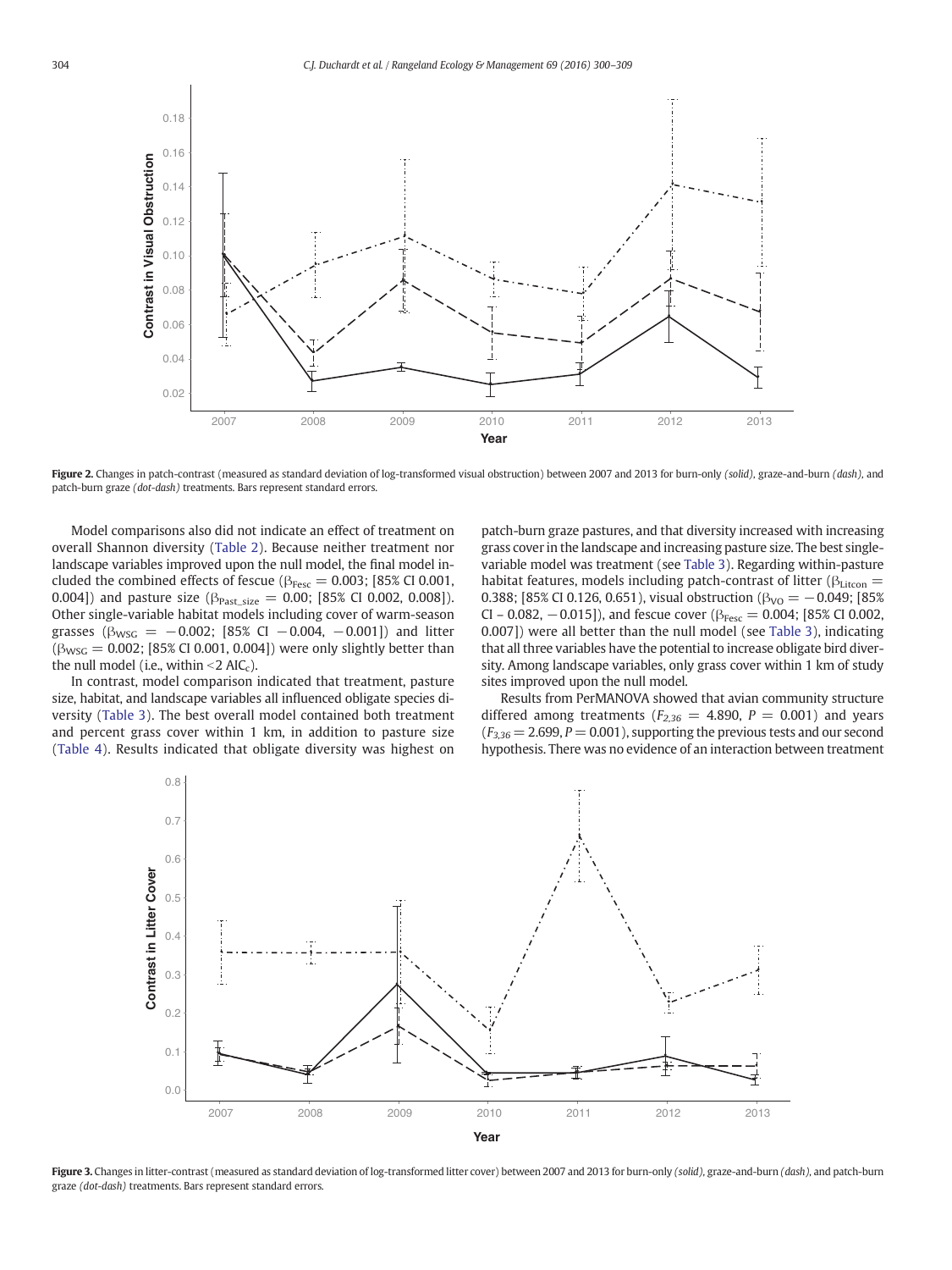#### <span id="page-6-0"></span>Table 1

Raw average observed density (ha) by treatment of obligate and facultative grassland birds between 2010 and 2013 ( $\pm$  SE).

| Species                                     | All          | Patch-burn graze | Graze-and-burn | Burn-only     |
|---------------------------------------------|--------------|------------------|----------------|---------------|
| <b>Obligate Grassland Species</b>           |              |                  |                |               |
| Dickcissel (Spiza americana)                | 1.087(0.092) | 1.048(0.132)     | 0.941(0.141)   | 1.271 (0.195) |
| Grasshopper sparrow (Ammodramus savannarum) | 0.865(0.077) | 1.21(0.07)       | 1.004(0.132)   | 0.379(0.093)  |
| Bobolink (Dolichonyx oryzivorus)            | 0.81(0.076)  | 0.936(0.102)     | 0.722(0.15)    | 0.771(0.142)  |
| Eastern meadowlark (Sturnella magna)        | 0.587(0.06)  | 0.909(0.102)     | 0.661(0.062)   | 0.189(0.043)  |
| Henslow's sparrow (Ammodramus henslowii)    | 0.374(0.059) | 0.462(0.102)     | 0.141(0.048)   | 0.518(0.122)  |
| Sedge wren (Cistothorus platensis)          | 0.208(0.048) | 0.139(0.054)     | 0.091(0.036)   | 0.395(0.117)  |
| Vesper sparrow (Pooecetes gramineus)        | 0.007(0.004) |                  | 0.021(0.012)   |               |
| Upland sandpiper (Bartramia longicauda)     | 0.006(0.004) | 0.019(0.011)     |                |               |
| <b>Facultative Grassland Species</b>        |              |                  |                |               |
| Red-winged blackbird (Agelaius phoeniceus)  | 0.751(0.078) | 0.625(0.127)     | 0.775(0.117)   | 0.854(0.161)  |
| Brown-headed cowbird (Molothrus ater)       | 0.525(0.046) | 0.547(0.062)     | 0.546(0.075)   | 0.482(0.102)  |
| Eastern kingbird (Tyrannus tyrannus)        | 0.335(0.031) | 0.309(0.05)      | 0.367(0.052)   | 0.329(0.064)  |
| Common yellowthroat (Geothlypis trichas)    | 0.319(0.041) | 0.176(0.043)     | 0.256(0.066)   | 0.525(0.071)  |
| Mourning dove (Zenaida macroura)            | 0.086(0.03)  | 0.044(0.023)     | 0.073(0.022)   | 0.141(0.083)  |
| Northern bobwhite (Colinus virginianus)     | 0.041(0.019) | 0.038(0.027)     | 0.073(0.049)   | 0.01(0.01)    |
| Eastern bluebird (Siala sialis)             | 0.035(0.011) | 0.028(0.016)     | 0.045(0.018)   | 0.031(0.024)  |
| Loggerhead shrike (Lanius ludovicianus)     | 0.029(0.011) |                  | 0.079(0.028)   | 0.008(0.008)  |
| Ring-necked pheasant (Phasianus colchicus)  | 0.008(0.005) |                  |                | 0.023(0.013)  |
| Killdeer (Charadrius vociferous)            | 0.006(0.004) | 0.013(0.013)     |                | 0.005(0.005)  |
| Lark sparrow (Chondestes grammacus)         | 0.003(0.003) |                  |                | 0.008(0.008)  |

See [Vickery, P. D., P. L. Tubaro, J. M. Cardoso da Silva, J. R. Herkert, and R. B. Cavalcanti. 1999.](#page-10-0) Conservation of grassland birds in the Western Hemisphere. In: P. D. Goriup, J. R. Herkert [eds.]. Ecology and conservation of grassland birds of the Western Hemisphere. Studies in avian biology. Los Angeles, CA, USA: Cooper Ornithological Society. p. 2–26.

and year ( $F_{6,36} = 0.73$ ,  $P = 0.883$ ). We used PCOrd ([McCune and](#page-10-0) [Mefford, 2011\)](#page-10-0) to examine differences between individual treatments. Uncorrected pair-wise tests indicated the greatest differences in species distribution and abundance between burn-only and graze-and-burn pastures ( $t = 2.354$ ,  $P = 0.001$ ) and burn-only and patch-burn graze pastures ( $t = 2.782$ ,  $P = 0.001$ ). These tests also indicated substantial differences between the two grazing treatments ( $t = 1.536$ ,  $P = 0.039$ ).

NMDS achieved a three-dimensional solution with a stress of 15.36%, which is considered a fair fit to the data [\(Kruskal, 1964](#page-10-0)). The three axes had  $r^2$  values of 0.306, 0.306, and 0.244; to ease interpretation of figures, the two axes with the highest  $r^2$  values are presented ([Fig. 5](#page-8-0)). Bird communities in burn-only pastures were the most variable of the three treatments over space and time, illustrated by the large distance between ordination points. Graze-and-burn pastures were intermediate in this regard, whereas bird communities in patch-burn graze pastures showed the least variability. This pattern in combination with the temporally consistent central location of patch-burn graze pastures in ordination space suggests greater community stability over time relative to the other two treatments.

# **Discussion**

Our results indicate that the level of habitat heterogeneity necessary for a more diverse grassland bird community can be achieved using patch-burn grazing, even on small patches in highly fragmented working landscapes. Within-pasture (i.e., visual obstruction) and landscape (i.e., grassland within 1 km) metrics influenced avian diversity, and larger pastures generally had more diverse communities, but treatment was by far the best single variable explaining differences in obligate grassland bird diversity on our experimental pastures. Avian diversity was greatest in patch-burn graze pastures, particularly in the latter years of our study.

The increase in diversity over time on patch-burn graze pastures was linked with increased structural heterogeneity, providing support for our first hypothesis that lowering stocking rate increases habitat heterogeneity in patch-burned pastures. Habitat heterogeneity, in turn, was linked to increased avian diversity, supporting our second hypothesis. Though it has long been understood that heavy stocking rates can negatively influence indicators of grassland quality ([Briske et al.,](#page-9-0)



Figure 4. Diversity of obligate grassland species within burn-only (gray), graze-and-burn (white), patch-burn graze (black) pastures between 2007 and 2013. Bars represent standard errors. Asterisks indicate significant differences among treatments at  $\alpha = 0.05$ .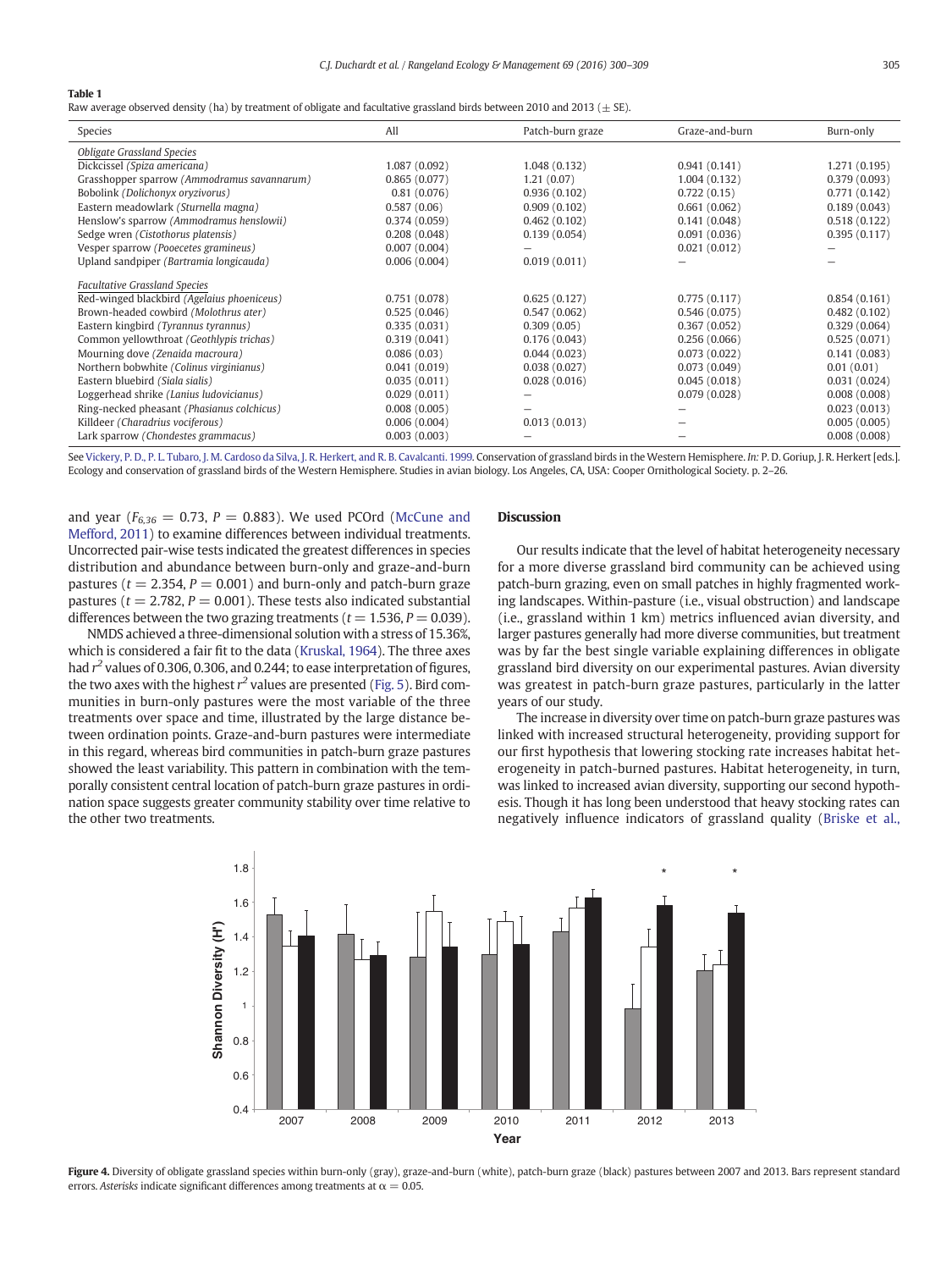#### <span id="page-7-0"></span>Table 2

Generalized linear models explaining the effects of treatment and habitat and landscape features on overall grassland bird diversity. Only single-variable and final combined models better than the null are shown. Table includes the number of parameters included in the model (K), Akaike's information criterion adjusted for small sample sizes (AIC $<sub>c</sub>$ ),</sub>  $\Delta AIC_c$ , and model weights ( $w_i$ ). Superscripts indicate the top habitat and landscape models.

| Model<br>AICc<br>∆AICc<br>$W_i$<br>Pasture size $+$ fescue <sup>1</sup><br>$-54.1$<br>0.62<br>Fescue <sup>2</sup><br>0.21<br>$-51.9$<br>2.1<br>Pasture size<br>0.04<br>5.7<br>$-48.4$<br>0.03<br>6.2<br>$-47.8$<br>Litter<br>6.6<br>0.02<br>$-47.5$<br>Warm-season grass<br>Null<br>0.01<br>$-46.3$<br>7.8 |  |  |  |
|------------------------------------------------------------------------------------------------------------------------------------------------------------------------------------------------------------------------------------------------------------------------------------------------------------|--|--|--|
|                                                                                                                                                                                                                                                                                                            |  |  |  |
|                                                                                                                                                                                                                                                                                                            |  |  |  |
|                                                                                                                                                                                                                                                                                                            |  |  |  |
|                                                                                                                                                                                                                                                                                                            |  |  |  |
|                                                                                                                                                                                                                                                                                                            |  |  |  |
|                                                                                                                                                                                                                                                                                                            |  |  |  |
|                                                                                                                                                                                                                                                                                                            |  |  |  |

<sup>1</sup> Indicates final best model incorporating the effects of habitat and pasture size.

<sup>2</sup> Indicates habitat model with highest model weight.

[2011](#page-9-0)), the relationship between stocking rate and the fire-grazing interaction has only recently been examined. [Scasta \(2014\)](#page-10-0) examined a number of variables that may potentially inhibit management efficacy in this system (e.g., burn completeness, canopy cover of the dominant invasive plant species) and concluded that stocking rate was by far the most important factor in achieving adequate patch contrast on patchburned pastures. Both overstocking from 2007 to 2009 and understocking from 2010 to 2011 served to homogenize patch-burned pastures in these years. Through adjusting stocking rate, we observed patch-contrast on research pastures in recent years (2012–2013) that is comparable with those achieved in studies of the fire-grazing interaction conducted on larger grasslands ([McGranahan et al., 2012b](#page-10-0)). Thus, although our initial hypothesis was that reduction in stocking rate would increase heterogeneity, simply reducing to a low stocking rate in 2010 and 2011 was not sufficient to achieve patch contrast. It was not until we achieved relatively moderate rates, adjusted each year on the basis of residual vegetation in study pastures, that we observed desired levels of patch contrast. In these same years, obligate grassland bird diversity peaked, a result that differs markedly from patterns

#### Table 3

Generalized linear models explaining the effects of treatment and habitat and landscape features on the diversity of grassland obligate species. Only single-variable and final combined models better than the null are shown. For each model, column headings include K, the number of parameters included in the model; AIC<sub>c</sub>, Akaike's information criterion adjusted for small sample sizes;  $\Delta AIC_c$ ; and  $w_i$ , model weights. Superscripts indicate the top habitat and landscape models, as well as the top overall model.

| Model                                                 | K              | AIC <sub>c</sub> | $\triangle$ AIC <sub>c</sub> | $W_i$ |
|-------------------------------------------------------|----------------|------------------|------------------------------|-------|
| Treatment $+$ Grass_1km $+$ Pasture size <sup>1</sup> | 5              | $-3.2$           | $\Omega$                     | 0.34  |
| Grass $1km +$ Fescue $+$ Pasture size                 | 4              | $-2.7$           | 0.5                          | 0.26  |
| Treatment $+$ Grass 1km $+$ Fescue $+$ Pasture size   | 6              | $-1.9$           | 1.3                          | 0.18  |
| $Treatment + Grass 1km$                               | 4              | $-0.6$           | 2.6                          | 0.09  |
| Treatment + Pasture size                              | 4              | 1.0              | 4.2                          | 0.04  |
| Treatment + Grass_1km + Fescue                        | 5              | 1.6              | 4.8                          | 0.03  |
| Treatment <sup>2</sup>                                | 3              | 2.9              | 6.1                          | 0.02  |
| $Treatment + Fescue + Pasture size$                   | 5              | 2.9              | 6.1                          | 0.02  |
| Pasture Size $+$ Fescue                               | 3              | 3.1              | 6.3                          | 0.01  |
| $Fescue + Grass 1km$                                  | 3              | 3.1              | 6.3                          | 0.01  |
| Pasture size $+$ Grass 1 km                           | 3              | 3.2              | 6.4                          | 0.01  |
| Treatment + Fescue                                    | 4              | 3.7              | 6.9                          | 0.01  |
| Pasture size                                          | 2              | 6.3              | 9.5                          | 0.00  |
| Fescue <sup>3</sup>                                   | $\overline{2}$ | 7.6              | 10.8                         | 0.00  |
| Litter contrast                                       | $\overline{2}$ | 8.2              | 11.4                         | 0.00  |
| Visual obstruction <sup>4</sup>                       | $\overline{2}$ | 8.4              | 11.6                         | 0.00  |
| Grass_1km <sup>5</sup>                                | $\overline{2}$ | 8.4              | 11.6                         | 0.00  |
| Null                                                  |                | 10.2             | 13.4                         | 0.00  |

 $^{\rm 1}$  Indicates final best model incorporating treatment, as well as top models of habitat, landscape, and pasture size.

## Table 4

Coefficients from top model of diversity of grassland obligate species, as well as 85% confidence intervals  $(Cl).<sup>1</sup>$ 

| Variable         | ß        | 85% CI   |          |
|------------------|----------|----------|----------|
| Pasture area     | 0.009    | 0.003    | 0.014    |
| <b>Treatment</b> |          |          |          |
| Burn-only        | $-0.258$ | $-0.363$ | $-0.153$ |
| Graze-and-burn   | $-0.080$ | $-0.186$ | 0.027    |
| Patch-burn graze | 0.785    | 0.469    | 1.101    |
| Landscape        |          |          |          |
| Grass 1km        | 0.008    | 0.004    | 0.013    |

<sup>1</sup> 85% confidence limits. From [Arnold, T.W. 2010.](#page-9-0) Uninformative parameters and model selection using Akaike's Information Criterion. Journal of Wildlife Management 74:1175–1178.

observed early in the project, when diversity did not differ among treatments [\(Pillsbury et al., 2011\)](#page-10-0).

Our second hypothesis, that pasture-scale heterogeneity would be the primary driver of local avian diversity, was partially supported in that heterogeneity was a major driver of the diversity of grassland obligate birds. Unlike facultative species, which will use other habitat types (e.g., red-winged blackbirds in wetlands, mourning doves [Zenaida macroura] in woodlands), obligate grassland birds rely almost exclusively on grassland and herbaceous habitats. Although some obligates will use a wider variety of herbaceous substrates (e.g., bobolinks in alfalfa and hayfields; [Ribic et al., 2009a](#page-10-0)), other species are generally constrained to remnant or restored prairie (e.g., grasshopper sparrow, Henslow's sparrow). It is therefore unsurprising that species relying more heavily on grassland habitats (i.e., obligates) would show a stronger response to management than species using other habitats. Also unlike facultative species, many of which have stable or increasing populations (e.g., brown-headed cowbird), all of the obligate grassland birds observed in this study are in decline throughout much of their ranges. Patch-burn grazing is therefore especially useful in this context, in that it is a management technique that specifically benefits declining species.

Heterogeneity was not the only driver of diversity. Larger pastures had consistently higher obligate diversity, which is not surprising. Many other studies of grassland birds have highlighted the positive effects of patch size on density [\(Davis, 2004; Winter et al., 2006; Ribic](#page-9-0) [et al., 2009b](#page-9-0)), diversity ([Helzer and Jelinski, 1999\)](#page-9-0), and breeding success ([Ribic et al., 2009b\)](#page-10-0). However, in our study the effect of treatment on obligate diversity was much stronger than pasture size, indicating that patch-burn grazing can at least partially override patch size limitations on diversity.

Within-pasture factors also influenced avian response to the firegrazing interaction. Reviewing the modeling results, we did not anticipate the influence of visual obstruction and tall fescue cover on avian diversity. Although we expected variation in visual obstruction (i.e., patch contrast) to be a key driver, we found that areas with shorter vegetation had more diverse communities of obligate species. This is likely a function of several species that are scarce or absent in very dense, unburned pastures (i.e., grasshopper sparrow, eastern meadowlark), whereas species like Henslow's sparrows and bobolinks can still occur in moderately dense vegetation on patch-burned pastures. The positive relationship between bird diversity and tall fescue cover is less easily explained, because invasion by tall fescue has been linked to negative impacts on grassland birds [\(Barnes et al., 1995; Hovick et al., 2011\)](#page-9-0). However, parameter estimates generated from the final model indicate that the importance of tall fescue is likely small or unimportant relative to other factors, as the AIC<sub>c</sub> value for the single-variable fescue model was <3 ΔAICc better than the null model.

Echoing previous studies of grassland birds ([Cerezo et al., 2011;](#page-9-0) [Davis et al., 2013; Lipsey et al., 2015\)](#page-9-0), the amount of grassland within a kilometer of our study pastures was strongly associated with higher levels of diversity of grassland obligate birds. Our third hypothesis was therefore partially supported, as we did not observe a concurrent influence of land cover on overall bird diversity. As discussed

 $2$  Indicates the best single-variable model (i.e., highest model weight among singlevariable models).

<sup>&</sup>lt;sup>3</sup> Indicates habitat model with the highest model weight.

<sup>&</sup>lt;sup>4</sup> Metric incorporating both vegetation height and density [\(Robel 1970](#page-10-0)).<br> $\frac{5}{7}$  Indicates landscape model with highest model weight.

<sup>5</sup> Indicates landscape model with highest model weight.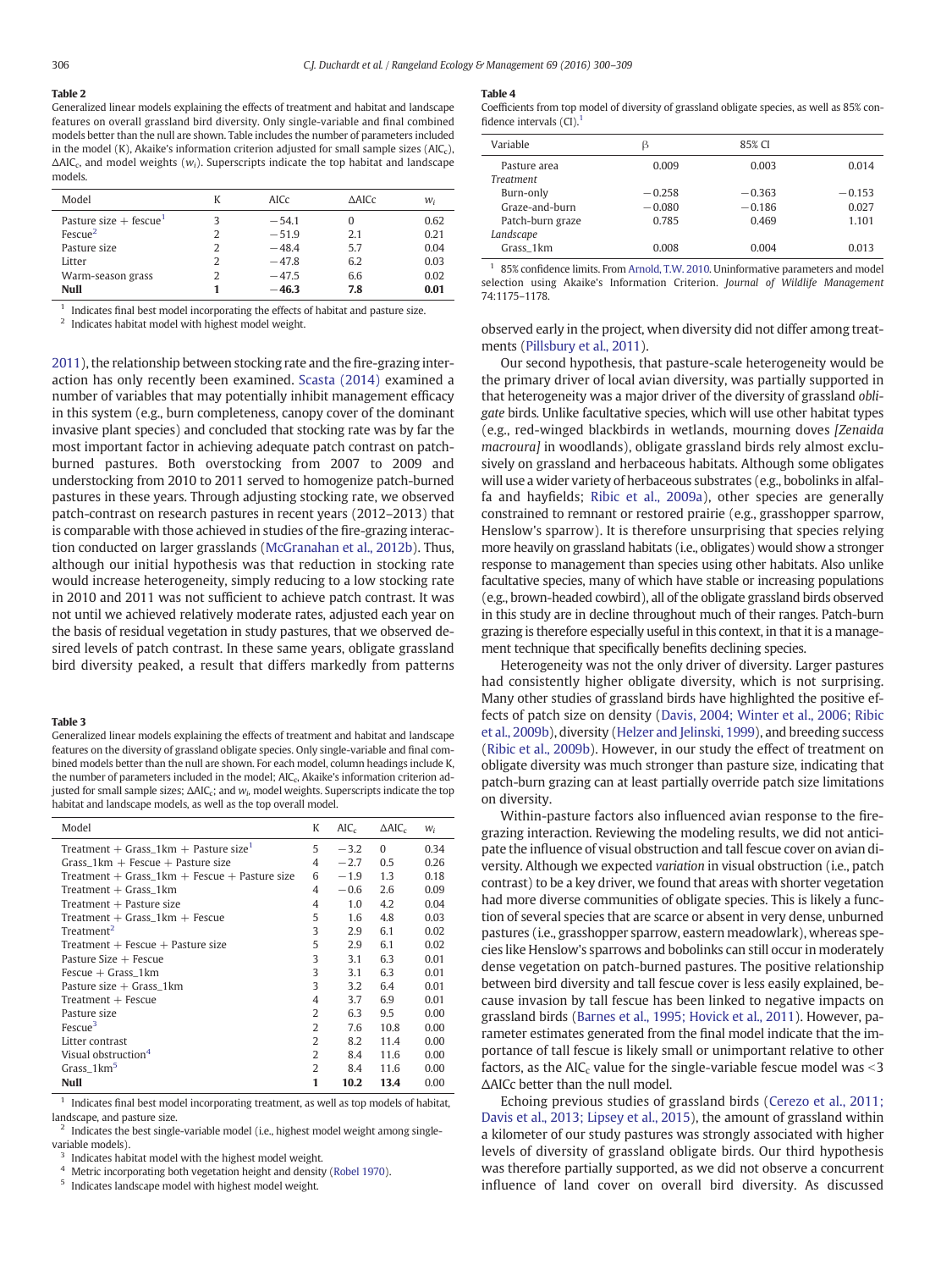<span id="page-8-0"></span>

Figure 5. Nonmetric multidimensional scaling of obligate and facultative grassland bird community structure: A (2010), B (2011), C (2012), and D (2013). Minimum convex polygons are presented for pastures in three experimental treatments: burn-only (med-gray; squares), graze-and-burn (light gray; triangles), and patch-burn graze (black; circles). Points for all years are included in each panel, but only points from a given year are included in polygons.

previously, this is likely because of a comparatively greater dependence of obligate species on grassland habitat as compared with facultative species, leading to a stronger connection between these species and grassland habitat in the landscape. Surprisingly, we did not observe reduced diversity in response to increased forest cover or cropland cover, as has been observed in some studies ([Bakker et al., 2002; Thompson](#page-9-0) [et al., 2014](#page-9-0)). Nonetheless, our results reflect a key tenet of landscape ecology: the influence of the matrix increases as patch size decreases [\(Turner, 1989](#page-10-0)). Thus, land use and land cover in working landscapes may serve as a key control on the effect of habitat heterogeneity in grassland remnants.

In general, avian community structure differed among treatments, and although ordinations indicated a slight overlap among treatments, bird communities within treatments became more differentiated over time. Most notably, both grazed treatments tended to have more similar communities than pastures that were not grazed. This trend was consistent over the first and second phases of the project, as ordinations of the 2006–2009 data showed high differentiation of burn-only polygons and overlap of the grazed treatments [\(Pillsbury et al., 2011](#page-10-0)). This is likely because ungrazed pastures did not provide habitat for species preferring lower vegetation (e.g., grasshopper sparrows). Even in years when ungrazed pastures were burned, without grazing to impede regrowth after fire, vegetation was too tall and dense by the start of breeding season to provide habitat for these species.

Another notable pattern in the ordinations was the high level of community stability in patch-burn graze pastures, as depicted by the relatively static position of the patch-burn graze polygon in ordination space across time. Conversely, pastures in the other treatments were more variable in ordination space, indicating a greater degree of temporal fluctuation in community structure. The relatively constant availability of patches in different stages of disturbance in patch-burn graze pastures may serve to buffer against temporal variability [\(Benton](#page-9-0) [et al., 2003](#page-9-0))—variability imposed by factors such as change in haying practices and conversion of grassland to row crop.

This stability may also be a buffer for climatic extremes, such as drought. Much of the United States experienced an extreme drought in 2012, which had negative impacts on both agriculture and wildlife. Effective precipitation on our sites that year was only 448 mm, by far the lowest of the study [\(Iowa Environmental Mesonet, 2014](#page-9-0)). The combination of drought, fire, and grazing meant graze-and-burn pastures had very little residual vegetation in 2012, and many had scant litter cover in 2013. We also observed a marked decrease in obligate bird diversity in graze-and-burn and burn-only pastures in these years (see [Fig. 4\)](#page-6-0). However, diversity on patch-burn graze pastures remained fairly stable between 2011 and 2013. Because fire was only applied to one patch on patch-burn graze pastures and selective grazing pressure was higher on that patch, unburned and less preferentially grazed patches within the same pasture likely provided habitat that was less available on the other two treatments during this period of drought. This "buffer" effect is also important for livestock and may be a means of maintaining agricultural productivity in times of drought [\(Allred](#page-9-0) [et al., 2014\)](#page-9-0). Considering predictions of an increasingly variable climate [\(Wuebbles and Hayhoe, 2004; ICCIC, 2010\)](#page-10-0), the sustained availability of patches of differing structure (i.e., in different stages of disturbance) provided by patch-burn grazing may confer even greater value to this management framework in the future.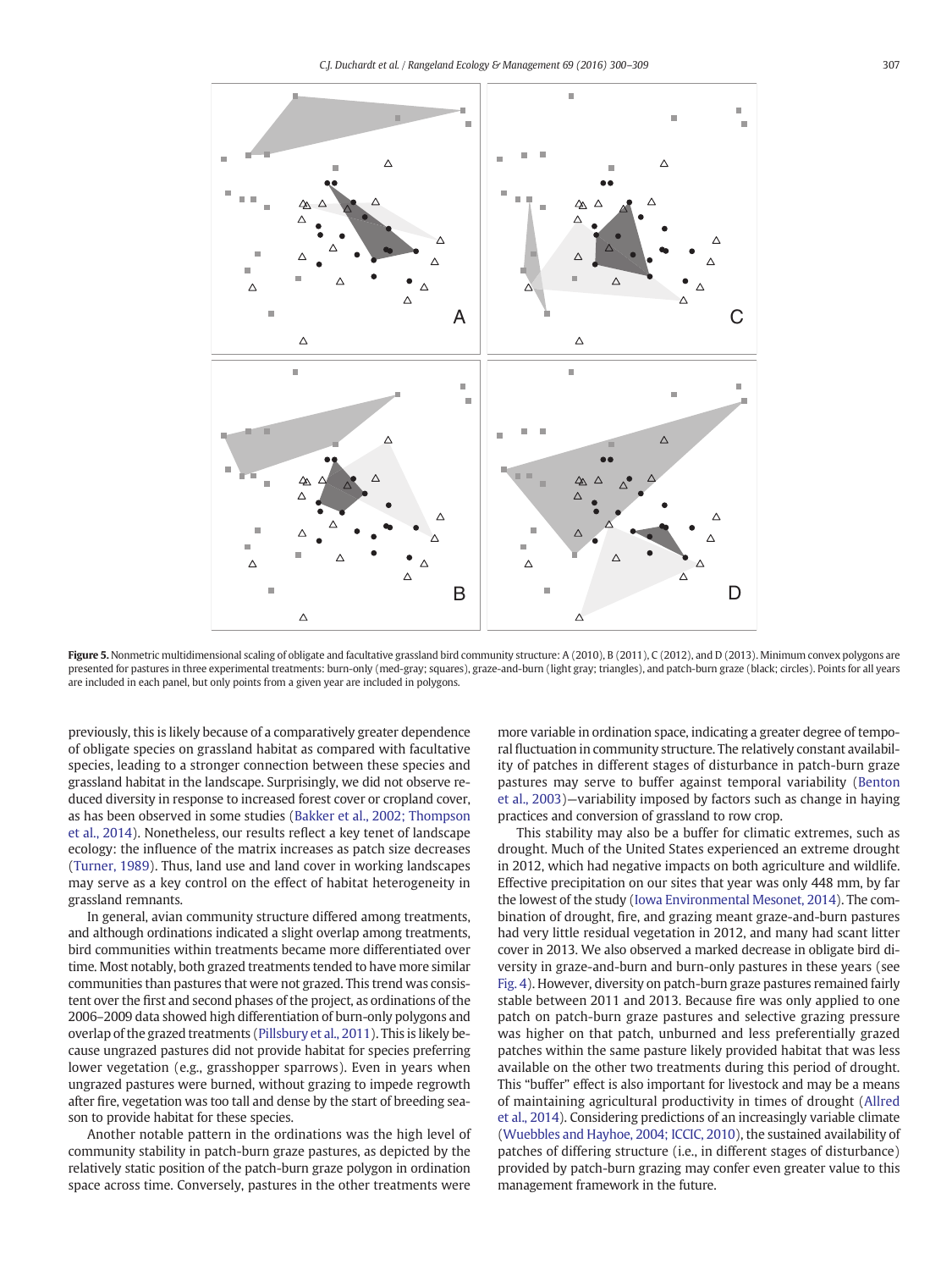# <span id="page-9-0"></span>Management Implications

Results of our study highlight the fact that mimicking historic disturbance regimes, although an appealing goal, is not always straightforward in practice. Simply applying patchy fires and introducing cattle grazing was insufficient to create the level of habitat heterogeneity we anticipated on our experimental pastures. Though selecting the appropriate stocking rate is important in all grazed systems, there may be a smaller margin of error for stocking rate when implementing the firegrazing interaction to restore habitat heterogeneity in small grassland pastures, in contrast to large pastures in many rangeland regions where heterogeneity exists naturally because of variable terrain and ecological sites (Fuhlendorf and Engle, 2001). Because most remaining grasslands in the Midwest are small and fragmented, our results are especially germane to managers in this region, but these findings are applicable to small grassland patches throughout North America. In identifying the importance of stocking rate to patch-burn grazing, we have taken an important step in understanding how best to manage for imperiled birds on small grassland patches.

# Acknowledgements

The authors acknowledge the support of the Oklahoma Agricultural Experiment Station and the Iowa Agricultural and Home Economics Experiment Station. S. Rusk, T. Lyons, and A. Meyer assisted in the collection of bird data. Thanks also to R. Harr, S. Rusk, and J. Rusk for logistical assistance, as well as to the students and technicians who worked on different stages of this long-term project, including D. McGranahan, F. Pillsbury, J. Delaney, J. D. Scasta, R. Moranz, S. Nelson, A. Keigher, C. Krassa, and M. Kneitel. We also thank J. Hennig, S. Davis, and 2 anonymous reviewers for comments that greatly improved this manuscript.

Appendix 1. Model sets used for AIC<sub>c</sub> model comparison for overall and obligate diversity.  $AIC_c$  values were generated for each singlevariable model, and the best single-variable model from each set was included in a final model set. If no model in a given model group was better than the null, it was not included in the final model set. The final model set included all two-, three-, and four-way possible combinations of the "best" variables

| Model Group 1:    | Model Group 2:                                                                                                                             | Model Group 3:                                                                    | Model Group 4:               |
|-------------------|--------------------------------------------------------------------------------------------------------------------------------------------|-----------------------------------------------------------------------------------|------------------------------|
| Treatment         | Local Habitat                                                                                                                              | Landscape                                                                         | "Nuisance"                   |
| Treatment<br>Null | Visual obstruction<br>Litter<br>Visual obstruction<br>contrast<br>Litter contrast<br>Warm-season grass<br>Fescue<br>Forb<br>Legume<br>Null | Tree 300m<br>Grass 300m<br>Crop_300m<br>Tree 1km<br>Grass 1km<br>Crop_1km<br>Null | Year<br>Pasture size<br>Null |

#### References

- Allouche, O., Kalyuzhny, M., Moreno-Rueda, G., Pizarro, M., Kadmon, R., 2012. [Area](http://refhub.elsevier.com/S1550-7424(16)30003-3/rf0005)[heterogeneity tradeoff and the diversity of ecological communities. Proc. Natl. Acad.](http://refhub.elsevier.com/S1550-7424(16)30003-3/rf0005) [Sci. 109, 17495](http://refhub.elsevier.com/S1550-7424(16)30003-3/rf0005)–17500.
- Allred, B.W., Scasta, J.D., Hovick, T.J., Fuhlendorf, S.D., Hamilton, R.G., 2014. [Spatial hetero](http://refhub.elsevier.com/S1550-7424(16)30003-3/rf0010)[geneity stabilizes livestock productivity in a changing climate. Agric. Ecosyst. Environ.](http://refhub.elsevier.com/S1550-7424(16)30003-3/rf0010) [193, 37](http://refhub.elsevier.com/S1550-7424(16)30003-3/rf0010)–41.
- Anderson, D.R., 2008. [Model based inference in the life sciences: a primer on evidence.](http://refhub.elsevier.com/S1550-7424(16)30003-3/rf0015) [Springer, New York, NY, USA \(184 pp.\)](http://refhub.elsevier.com/S1550-7424(16)30003-3/rf0015).
- Anderson, M.J., 2001. [A new method for non-parametric multivariate analysis of variance.](http://refhub.elsevier.com/S1550-7424(16)30003-3/rf0020) [Austral Ecol 26, 32](http://refhub.elsevier.com/S1550-7424(16)30003-3/rf0020)–46.
- Anderson, R.C., 2006. [Evolution and origin of the central grassland of North America: cli](http://refhub.elsevier.com/S1550-7424(16)30003-3/rf0025)mate, fi[re, and mammalian grazers. Journal Torrey Botanical Society 133, 626](http://refhub.elsevier.com/S1550-7424(16)30003-3/rf0025)–647.
- Arnold, T.W., 2010. [Uninformative parameters and model selection using Akaike's Infor](http://refhub.elsevier.com/S1550-7424(16)30003-3/rf0030)[mation Criterion. J. Wildl. Manag. 74, 1175](http://refhub.elsevier.com/S1550-7424(16)30003-3/rf0030)–1178.
- Askins, R.A., Chavez-Ramirez, F., Dale, B.C., Hass, C.A., Herkert, J.R., Knopf, F.L., Vickery, P.D., 2007. [Conservation of grassland birds in North America: understanding ecological](http://refhub.elsevier.com/S1550-7424(16)30003-3/rf0035) [processes in different regions. Ornithol. Monogr. 64, 1](http://refhub.elsevier.com/S1550-7424(16)30003-3/rf0035)–46.
- Bakker, K.K., Naugle, D.E., Higgins, K.F., 2002. [Incorporating landscape attributes into](http://refhub.elsevier.com/S1550-7424(16)30003-3/rf0040) [models for migratory grassland bird conservation. Conserv. Biol. 16, 1638](http://refhub.elsevier.com/S1550-7424(16)30003-3/rf0040)–1646.
- Bar-Massada, A., Wood, E.M., 2014. [The richness-heterogeneity relationship differs be](http://refhub.elsevier.com/S1550-7424(16)30003-3/rf0045)[tween heterogeneity measures within and among habitats. Ecography 37, 528](http://refhub.elsevier.com/S1550-7424(16)30003-3/rf0045)–535. Barnes, T.G., Madison, L.A., Sole, J.D., Lacki, M.J., 1995. [An assessment of habitat quality for](http://refhub.elsevier.com/S1550-7424(16)30003-3/rf0050)
- [Northern bobwhite in tall fescue-dominated](http://refhub.elsevier.com/S1550-7424(16)30003-3/rf0050) fields. Wildl. Soc. Bull. 23, 231–237. Benton, T.G., Vickery, J.A., Wilson, J.D., 2003. [Farmland biodiversity: is habitat heterogene-](http://refhub.elsevier.com/S1550-7424(16)30003-3/rf0055)
- [ity the key? Trends Ecol. Evol. 18, 182](http://refhub.elsevier.com/S1550-7424(16)30003-3/rf0055)–188. Best, L.B., Freemark, K.E., Dinsmore, J.J., Camp, M., 1995. [A review and synthesis of habitat](http://refhub.elsevier.com/S1550-7424(16)30003-3/rf0060) [use by breeding birds in agricultural landscapes of Iowa. Am. Midl. Nat. 134, 1](http://refhub.elsevier.com/S1550-7424(16)30003-3/rf0060)–29.
- Best, L.B., Campa, H., Kemp, K.E., Robel, R.J., Ryan, M.R., Savidge, J.A., Weeks Jr., H.P., Winterstein, S.R., 1997. [Bird abundance and nesting in CRP](http://refhub.elsevier.com/S1550-7424(16)30003-3/rf0065) fields and cropland in [the Midwest: a regional approach. Wildl. Soc. Bull. 25, 864](http://refhub.elsevier.com/S1550-7424(16)30003-3/rf0065)–877.
- Bollinger, E.K., Gavin, T.A., 2004. [Responses of nesting bobolinks](http://refhub.elsevier.com/S1550-7424(16)30003-3/rf0070) (Dolichonyx oryzivorus) [to habitat edges. Auk 121, 767](http://refhub.elsevier.com/S1550-7424(16)30003-3/rf0070)–776.
- Brawn, J.D., Robinson, S.K., Thompson III, F.R., 2001. [The role of disturbance in the ecology](http://refhub.elsevier.com/S1550-7424(16)30003-3/rf0075) [and conservation of birds. Annu. Rev. Ecol. Evol. Syst. 32, 251](http://refhub.elsevier.com/S1550-7424(16)30003-3/rf0075)–276.
- Brennan, L.A., Kuvlesky, I.P., 2005. [North American grassland birds: an unfolding conser](http://refhub.elsevier.com/S1550-7424(16)30003-3/rf0080)[vation crisis? J. Wildl. Manag. 69, 1](http://refhub.elsevier.com/S1550-7424(16)30003-3/rf0080)–13.
- Briske, D.D., Derner, J.D., Milchunas, D.G., Tate, K.W., 2011. [An evidence-based assessment](http://refhub.elsevier.com/S1550-7424(16)30003-3/rf0090) [of prescribed grazing practices. In: Briske, D.D. \(Ed.\), Conservation bene](http://refhub.elsevier.com/S1550-7424(16)30003-3/rf0090)fits of range[land practices: assessment, recommendations, and knowledge gaps. USDA-NRCS,](http://refhub.elsevier.com/S1550-7424(16)30003-3/rf0090) [Washington, DC, USA, pp. 21](http://refhub.elsevier.com/S1550-7424(16)30003-3/rf0090)–74.
- Cerezo, A., Conde, M.C., Poggio, S.L., 2011. [Pasture area and landscape heterogeneity are](http://refhub.elsevier.com/S1550-7424(16)30003-3/rf0095) [key determinants of bird diversity in intensively managed farmland. Biodivers.](http://refhub.elsevier.com/S1550-7424(16)30003-3/rf0095) [Conserv. 20, 2649](http://refhub.elsevier.com/S1550-7424(16)30003-3/rf0095)–2667.
- Coppedge, B.R., Fuhlendorf, S.D., Harrell, W.C., Engle, D.M., 2008. [Avian community re](http://refhub.elsevier.com/S1550-7424(16)30003-3/rf0115)[sponse to vegetation and structural features in grasslands managed with](http://refhub.elsevier.com/S1550-7424(16)30003-3/rf0115) fire and [grazing. Biol. Conserv. 141, 1196](http://refhub.elsevier.com/S1550-7424(16)30003-3/rf0115)–1203.
- Cunningham, M.A., Johnson, D.H., 2006. [Proximate and landscape factors in](http://refhub.elsevier.com/S1550-7424(16)30003-3/rf0120)fluence grass[land bird distributions. Ecol. Appl. 16, 1062](http://refhub.elsevier.com/S1550-7424(16)30003-3/rf0120)–1075.
- Daubenmire, R., 1959. [Measurement of species diversity using canopy coverage classes.](http://refhub.elsevier.com/S1550-7424(16)30003-3/rf0125) [Northwest Science 33, 43](http://refhub.elsevier.com/S1550-7424(16)30003-3/rf0125)–66.
- Davis, S.K., 2004. [Area sensitivity in grassland passerines: effects of patch size, patch](http://refhub.elsevier.com/S1550-7424(16)30003-3/rf0130) [shape, and vegetation structure on bird abundance and occurrence in southern Sas](http://refhub.elsevier.com/S1550-7424(16)30003-3/rf0130)[katchewan. Auk 121, 1130](http://refhub.elsevier.com/S1550-7424(16)30003-3/rf0130)–1145.
- Davis, S.K., Fisher, R.J., Skinner, S.L., Shaffer, T.L., Brigham, R.M., 2013. [Songbird abundance](http://refhub.elsevier.com/S1550-7424(16)30003-3/rf0135) [in native and planted grassland varies with type and amount of grassland in the sur](http://refhub.elsevier.com/S1550-7424(16)30003-3/rf0135)[rounding landscape. J. Wildl. Manag. 77, 908](http://refhub.elsevier.com/S1550-7424(16)30003-3/rf0135)–919.
- Engle, D.M., Coppedge, B.R., Fuhlendorf, S.D., 2008a. [From the dust bowl to the green gla](http://refhub.elsevier.com/S1550-7424(16)30003-3/rf0145)[cier: Human activity and environmental change in Great Plains grasslands. In: Auken,](http://refhub.elsevier.com/S1550-7424(16)30003-3/rf0145) [O.W. \(Ed.\), Western North American juniperus communities. Springer, New York, NY,](http://refhub.elsevier.com/S1550-7424(16)30003-3/rf0145) [USA, pp. 253](http://refhub.elsevier.com/S1550-7424(16)30003-3/rf0145)–271.
- Engle, D.M., Fuhlendorf, S.D., Roper, A., Leslie Jr., D.M., 2008b. [Invertebrate community re](http://refhub.elsevier.com/S1550-7424(16)30003-3/rf0150)[sponse to a shifting mosaic of habitat. Rangel. Ecol. Manag. 61, 55](http://refhub.elsevier.com/S1550-7424(16)30003-3/rf0150)–62.
- Field, J.G., Clarke, K.R., Warwick, R.M., 1982. [A practical strategy for analyzing multispecies](http://refhub.elsevier.com/S1550-7424(16)30003-3/rf0155) [distribution patterns. Marine Ecology-Progress Series 8, 37](http://refhub.elsevier.com/S1550-7424(16)30003-3/rf0155)–52.
- Fisher, R.J., Davis, S.K., 2010. [From Wiens to Robel: a review of grassland-bird habitat se](http://refhub.elsevier.com/S1550-7424(16)30003-3/rf0160)[lection. J. Wildl. Manag. 74, 265](http://refhub.elsevier.com/S1550-7424(16)30003-3/rf0160)–273.
- Fraterrigo, J.M., Rusak, J.A., 2008. [Disturbance-driven changes in the variability of ecolog](http://refhub.elsevier.com/S1550-7424(16)30003-3/rf0165)[ical patterns and processes. Ecol. Lett. 11, 756](http://refhub.elsevier.com/S1550-7424(16)30003-3/rf0165)–770.
- Fuhlendorf, S.D., Engle, D.M., 2001. [Restoring heterogeneity on rangelands: ecosystem](http://refhub.elsevier.com/S1550-7424(16)30003-3/rf0170) [management based on evolutionary grazing patterns. Bioscience 51, 625](http://refhub.elsevier.com/S1550-7424(16)30003-3/rf0170)–632.
- Fuhlendorf, S.D., Engle, D.M., 2004. Application of the fi[re-grazing interaction to restore a](http://refhub.elsevier.com/S1550-7424(16)30003-3/rf0175) [shifting mosaic on tallgrass prairie. J. Appl. Ecol. 41, 604](http://refhub.elsevier.com/S1550-7424(16)30003-3/rf0175)–614.
- Fuhlendorf, S.D., Harrell, W.C., Engle, D.M., Hamilton, R.G., Davis, C.A., Leslie Jr., D.M., 2006. [Should heterogeneity be the basis for conservation? Grassland bird response to](http://refhub.elsevier.com/S1550-7424(16)30003-3/rf0180) fire [and grazing. Ecol. Appl. 16, 1706](http://refhub.elsevier.com/S1550-7424(16)30003-3/rf0180)–1716.

Fuhlendorf, S.D., Engle, D.M., Kerby, J., Hamilton, R., 2009. [Pyric herbivory: rewilding land](http://refhub.elsevier.com/S1550-7424(16)30003-3/rf0185)scapes through the recoupling of fi[re and grazing. Conserv. Biol. 23, 588](http://refhub.elsevier.com/S1550-7424(16)30003-3/rf0185)–598.

- Fuhlendorf, S.D., Townsend II, D.E., Elmore, R.D., Engle, D.M., 2010. [Pyric-herbivory to pro](http://refhub.elsevier.com/S1550-7424(16)30003-3/rf0190)[mote rangeland heterogeneity: evidence from small mammal communities. Rangel.](http://refhub.elsevier.com/S1550-7424(16)30003-3/rf0190) [Ecol. Manag. 63, 670](http://refhub.elsevier.com/S1550-7424(16)30003-3/rf0190)–678.
- Fuhlendorf, S.D., Engle, D.M., Elmore, R.D., Limb, R.F., Bidwell, T.G., 2012. [Conservation of](http://refhub.elsevier.com/S1550-7424(16)30003-3/rf0195) [pattern and process: developing an alternative paradigm of rangeland management.](http://refhub.elsevier.com/S1550-7424(16)30003-3/rf0195) [Rangel. Ecol. Manag. 65, 579](http://refhub.elsevier.com/S1550-7424(16)30003-3/rf0195)–589.
- Helzer, C.J., Jelinski, D.E., 1999. [The relative importance of patch area and perimeter-area](http://refhub.elsevier.com/S1550-7424(16)30003-3/rf0200) [ratio to grassland breeding birds. Ecological App1ications 94, 1448](http://refhub.elsevier.com/S1550-7424(16)30003-3/rf0200)–1458.
- Herkert, J.R., 1994. [The effects of habitat fragmentation on midwestern grassland bird](http://refhub.elsevier.com/S1550-7424(16)30003-3/rf0205) [communities. Ecol. Appl. 4, 461](http://refhub.elsevier.com/S1550-7424(16)30003-3/rf0205)–471.
- Holechek, R.J., Pieper, R.D., Herbel, C.H., 2010. [Range management: principles and prac](http://refhub.elsevier.com/S1550-7424(16)30003-3/rf0210)[tices. sixth ed. Prentice Hall, Upper Saddle River, NJ, USA \(456 pp.\)](http://refhub.elsevier.com/S1550-7424(16)30003-3/rf0210).
- Hovick, T.J., Miller, J.R., Koford, R.R., Engle, D.M., Debinski, D.M., 2011. Postfl[edging surviv](http://refhub.elsevier.com/S1550-7424(16)30003-3/rf0215)[al of grasshopper sparrows in grasslands managed with](http://refhub.elsevier.com/S1550-7424(16)30003-3/rf0215) fire and grazing. Condor 113, [429](http://refhub.elsevier.com/S1550-7424(16)30003-3/rf0215)–437.
- Hutto, R.L., 1985. [Habitat selection by nonbreeding, migratory land birds. In: Cody, M.L.](http://refhub.elsevier.com/S1550-7424(16)30003-3/rf0220) [\(Ed.\), Habitat selection in birds. Academic Press, Waltham, MA, USA, pp. 455](http://refhub.elsevier.com/S1550-7424(16)30003-3/rf0220)–476.
- ICCIC [Iowa Climate Change Impacts Committee], 2010. Climate change impacts on Iowa: re-port to the Governor and Iowa General Assembly. (Available at:) [http://](http://iowaeconomicdevelopment.com/Programs/Energy) [iowaeconomicdevelopment.com/Programs/Energy](http://iowaeconomicdevelopment.com/Programs/Energy) (Accessed June 30 2015).
- Iowa Environmental Mesonet, 2014. [IEM climodat for Mt. Ayr. Iowa Mesonet Station](http://refhub.elsevier.com/S1550-7424(16)30003-3/rf0230).